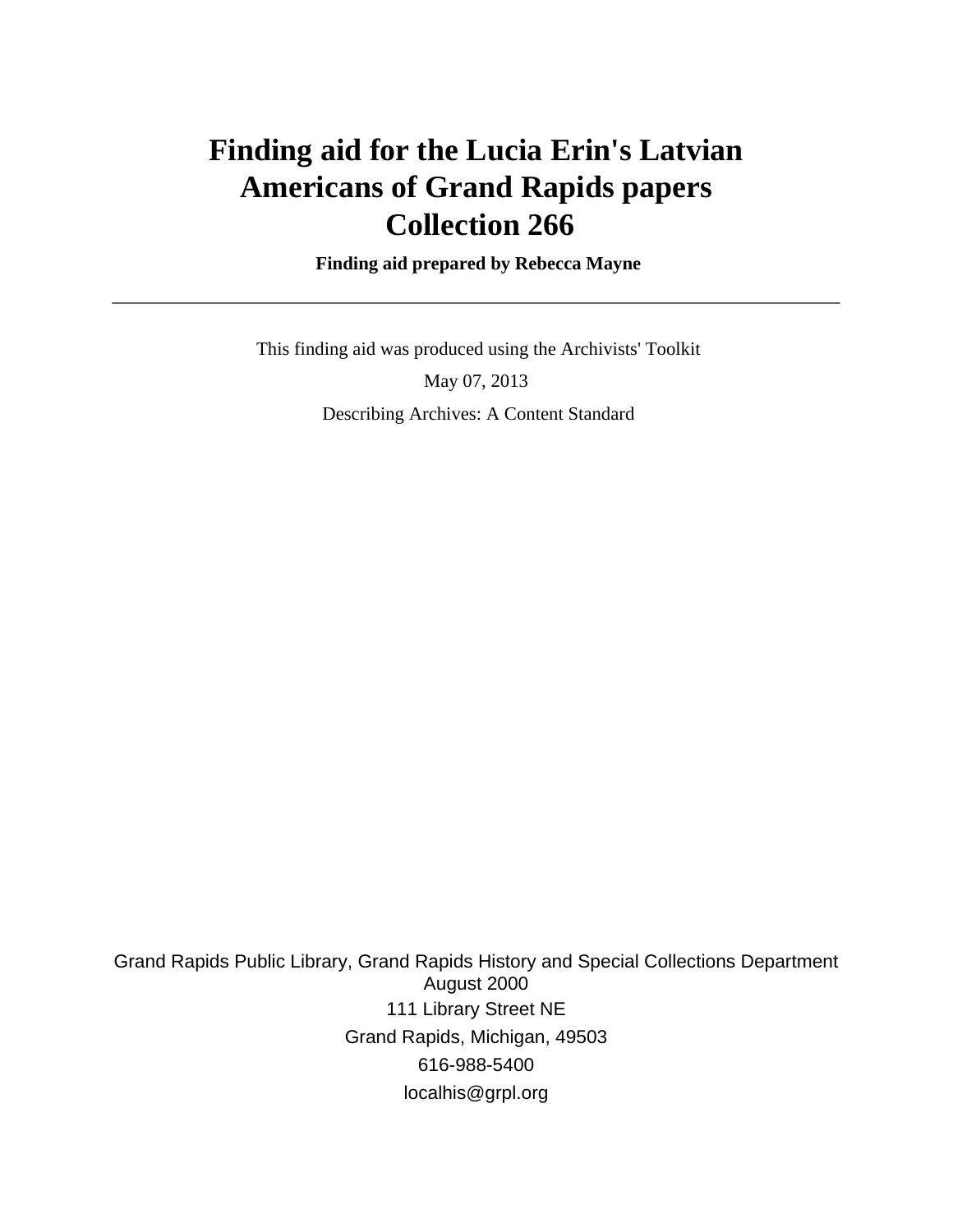# **Table of Contents**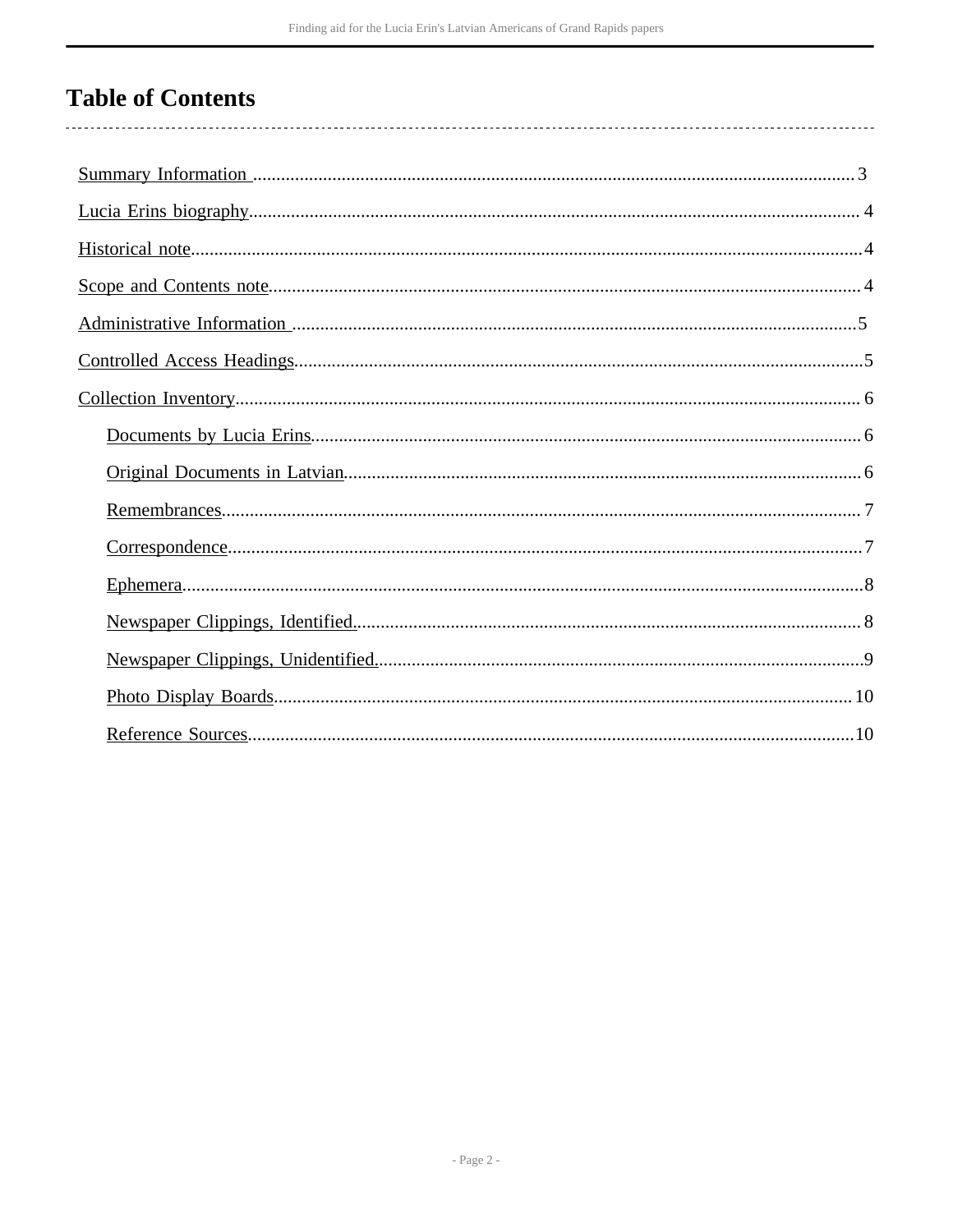## <span id="page-2-0"></span>**Summary Information**

| <b>Repository</b> | Grand Rapids Public Library, Grand Rapids History and Special<br><b>Collections Department</b> |
|-------------------|------------------------------------------------------------------------------------------------|
| <b>Creator</b>    | Erins, Lucia, d. 1989                                                                          |
| <b>Title</b>      | Lucia Erin's Latvian Americans of Grand Rapids papers                                          |
| Date [bulk]       | Bulk, 1945-1988                                                                                |
| Date [inclusive]  | 1891, 1945-1988                                                                                |
| <b>Extent</b>     | 2.4 Linear feet Three boxes                                                                    |
| Language          | English                                                                                        |
|                   |                                                                                                |

**Language of Materials note** Some material is in Latvian.

**Abstract** Lucia Erins (d. 1989) was a Latvian immigrant to Grand Rapids, Michigan. This collection includes research that Erins conducted regarding the Latvian community in Grand Rapids. Her research began with a brief student paper in Decemer 1985 followed by a longer paper in 1988. These papers are included along with 16 accompanying poster boards with photographs, original and photocopied materials used for research and copy negatives of research imags. Some of the material is in Latvian.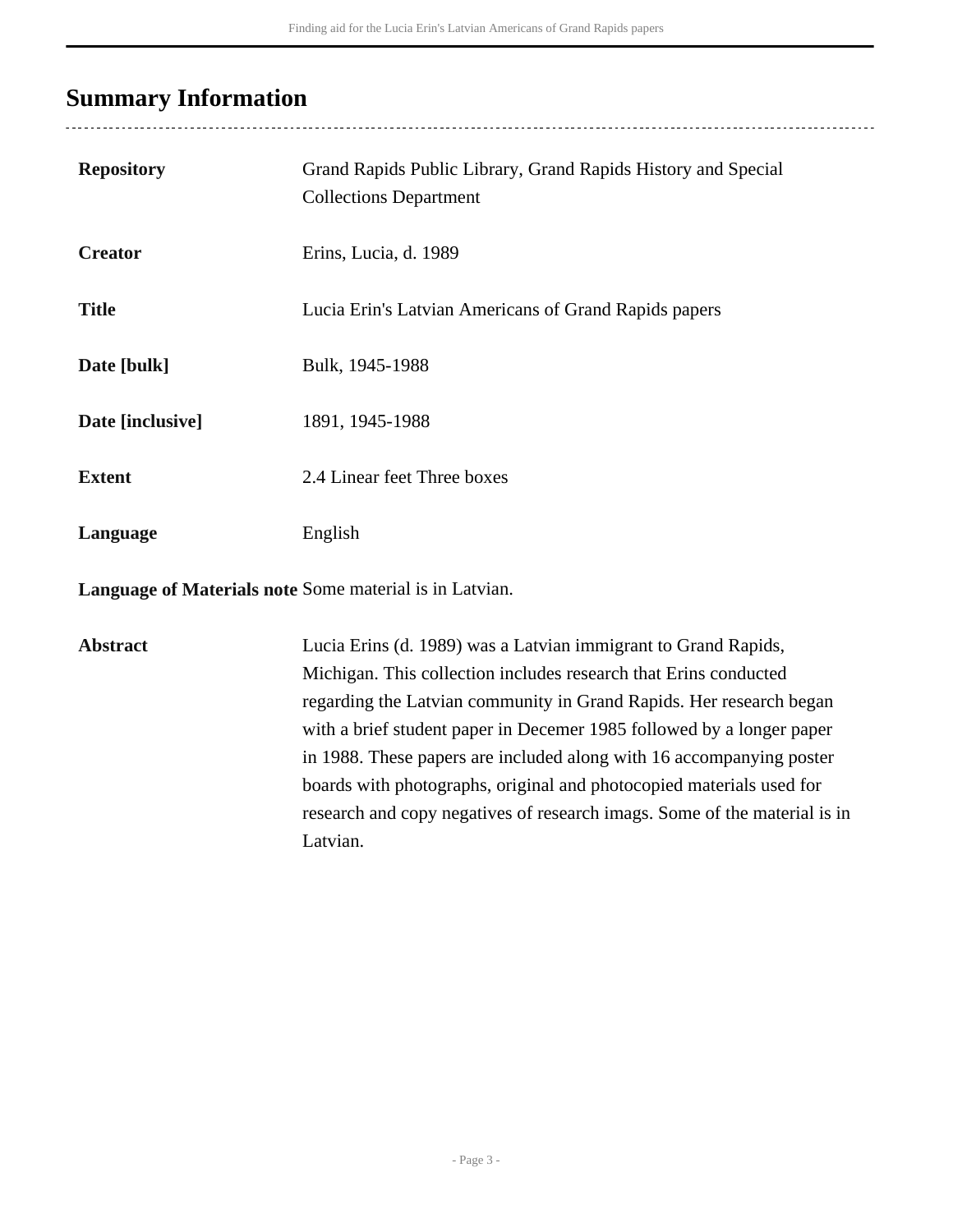## <span id="page-3-0"></span>**Lucia Erins biography**

Lucia Virsis Erins, a native Latvian, was a displaced person herself following the second World War. She came to West Michigan during the Latvian immigration and sponsorship program. After taking a class in Michigan History at Grand Valley State University in 1985, she began collecting and researching the history of Latvians in Grand Rapids. She produced a more elaborate version of her 1985 paper and amassed many documents, articles and pictures of Latvian culture and Latvians in Grand Rapids.

Lucia Erins died in 1989 at the age of 64. Her husband Pavels died shortly thereafter. (Grand Rapids Press September 2, 1989).

### <span id="page-3-1"></span>**Historical note**

Latvia was an independent Baltic country (from 1920-1940) between Estonia and Lithuania until the Soviet takeover during the second World War. At this time many Latvians were placed in displaced persons camps created by the United Nations. These displaced persons were able to immigrate to the United States only if they had a U.S. citizen as a sponsor.

The first Latvian immigrants came to Kalamazoo in the late 1940s and early 1950s. A Displaced People's commission was established and headed by Dr. Robert J. McCandliss of Grand Rapids. Because of Dr. McCandliss' residence, many immigrants came to Grand Rapids. Once the Latvian immigrants had arrived, they formed parishes and a Latvian Association, whose first hall was located on Bridge Street before being later moved to Front Street. Despite many hardships, in Latvia and in Grand Rapids, the Latvians were able to maintain their culture and to thrive in the United States.

The Grand Rapids Latvians continued to support the people of Latvia in their quest for independence through protests and demonstrations in Grand Rapids and across the United States. Many more immigrants were brought to Grand Rapids following the first wave of the 1940s and 1950s to avoid further Soviet persecution and socialist economic conditions. Eventually Latvia was reestablished as an independent nation following the Soviet coup and the Soviet defeat at Riga, the nation's capitol. In 1991 the nation was officially declared independent.

### <span id="page-3-2"></span>**Scope and Contents note**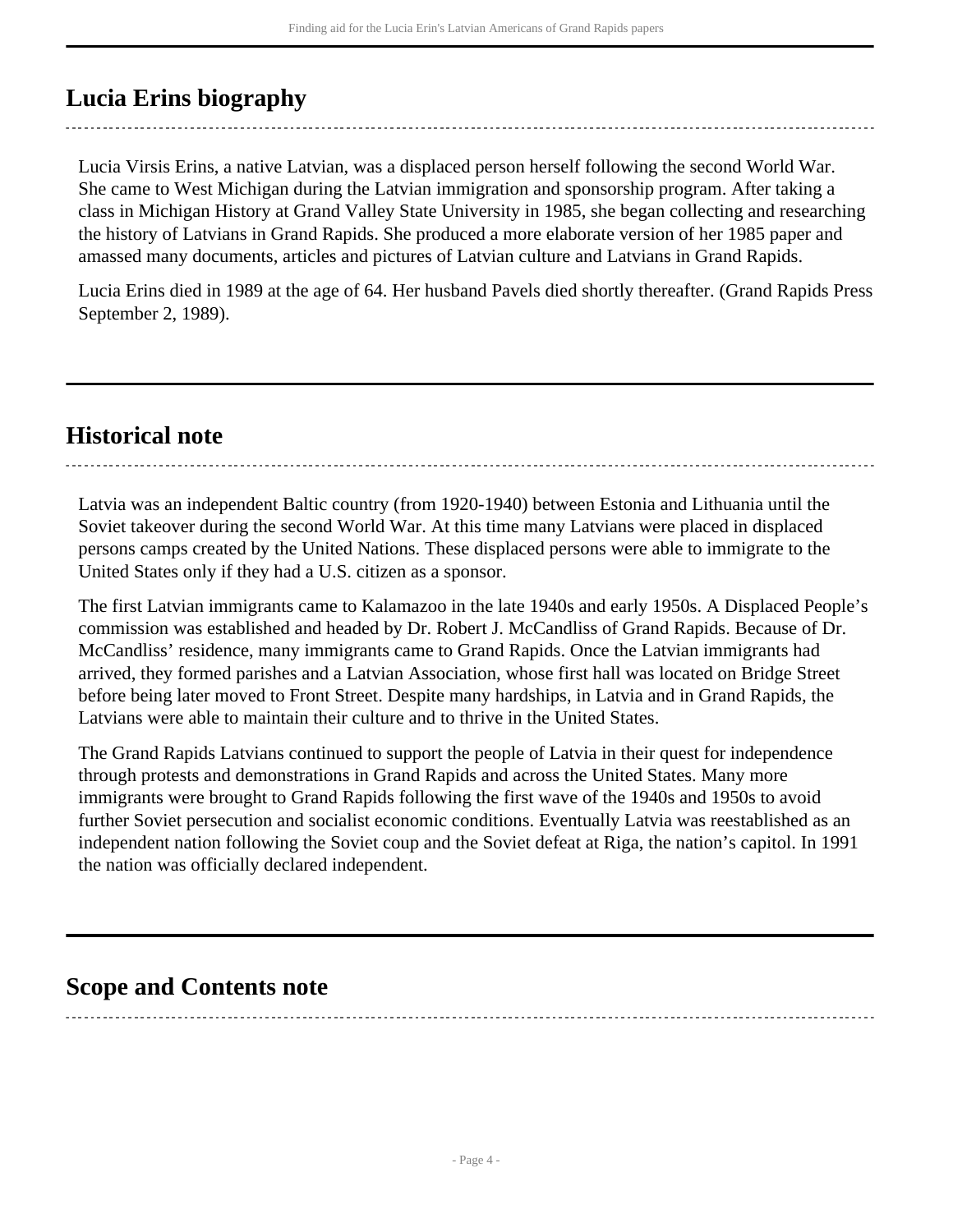The contents of the Lucia Erins collection document the Latvian immigration to Grand Rapids and the preservation of Latvian culture. The two papers by Lucia Erins follow Latvian history in Grand Rapids from the second World War up to the 1980s. The newspaper clippings and magazine articles illustrate the involvement of the Latvian community in the growth of Grand Rapids and the immigration itself. Much of the content refers to the creation and growth of the Latvian Association and local parishes, some of these documents are written in Latvian.

The contents of box 3, the 16 poster boards, illustrate the displacement of the Latvians during and after the second World War and the immigration to Grand Rapids. Many of the pictures deal with the growth of parishes and the creation of Camp Mezvidi, a Lutheran camp in Allegan County (see Appendix A).

### <span id="page-4-0"></span>**Administrative Information**

#### **Publication Information**

Grand Rapids Public Library, Grand Rapids History and Special Collections Department August 2000

#### **Immediate Source of Acquisition note**

Lucia Erins, accession number 1987.001

### <span id="page-4-1"></span>**Controlled Access Headings**

#### **Geographic Name(s)**

• Grand Rapids (Mich.) -- History

#### **Subject(s)**

- Immigrants -- Michigan -- Grand Rapids -- History
- Latvian Americans -- Michigan -- Grand Rapids -- History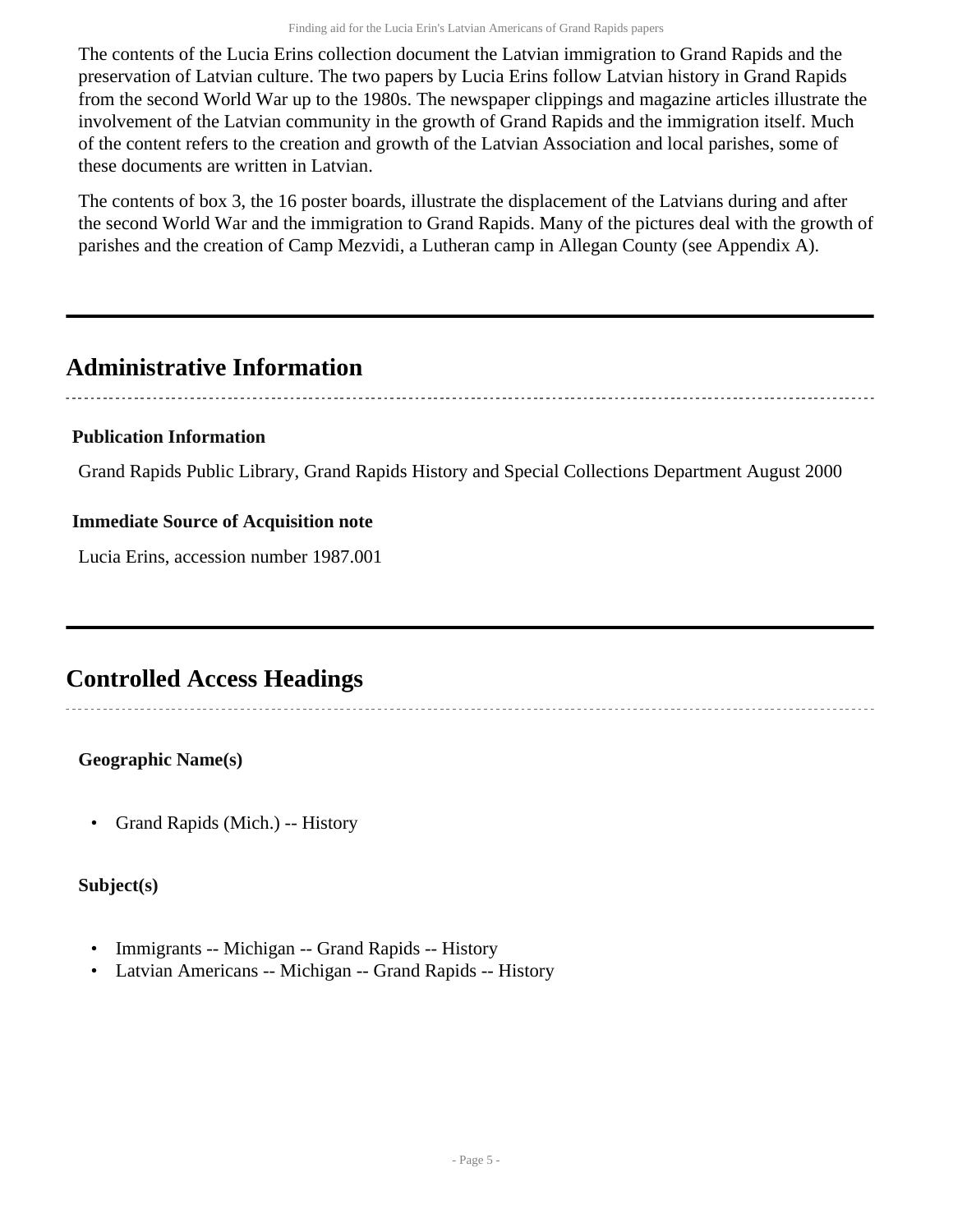# <span id="page-5-0"></span>**Collection Inventory**

<span id="page-5-2"></span><span id="page-5-1"></span>

| <b>Documents by Lucia Erins</b>                                                                                                                                                                                                                                                                                                                                                            | <b>Box</b><br>$\mathbf{1}$ | <b>Folder</b><br>10 |
|--------------------------------------------------------------------------------------------------------------------------------------------------------------------------------------------------------------------------------------------------------------------------------------------------------------------------------------------------------------------------------------------|----------------------------|---------------------|
|                                                                                                                                                                                                                                                                                                                                                                                            | <b>Box</b>                 | <b>Folder</b>       |
| The Latvian Americans of Grand Rapids / by Lucia Erins, 1988. (2)                                                                                                                                                                                                                                                                                                                          | $\mathbf{1}$               | $\mathbf{1}$        |
| $+$ another copy 00.[2300].1 6/5/2002                                                                                                                                                                                                                                                                                                                                                      | $\mathbf{1}$               | 1.5                 |
| [Class paper, Dec. 18, 1985 / by Lucia Erins]                                                                                                                                                                                                                                                                                                                                              | $\mathbf{1}$               | $\mathbf{2}$        |
| <b>Original Documents in Latvian</b>                                                                                                                                                                                                                                                                                                                                                       | <b>Box</b><br>1            | <b>Folder</b><br>13 |
|                                                                                                                                                                                                                                                                                                                                                                                            | <b>Box</b>                 | <b>Folder</b>       |
| Various, including "Brinuma Zalite" [Program]; Dangauvas Vanagu<br>Apvieniba Grand Rapidu 1951-1976.; Grand Rapids Daugavas Vanagi<br>Association; Zila Putna Spalva, Bluebird's Feather Grand Rapids Literary<br>Club's publication (1977); Grand Rapidu Pensionarn Biedribas 10 Gadi<br>1974-1984; Grand Rapids and Vicinity Latvian Senior Citizens 10 year<br>anniversary. (1974-1984) | $\mathbf{1}$               | $\mathfrak{Z}$      |
| "Grand Rapidu Latviesu Biedribas 25 Gadi" (1976) (2)                                                                                                                                                                                                                                                                                                                                       | $\mathbf{1}$               | $\overline{4}$      |
| "Dziemsa Vairogs 1945-1970" (Shield of songs)[Concert Program]                                                                                                                                                                                                                                                                                                                             | $\mathbf{1}$               | 5                   |
| "Kristiga Balss [the Christian Voice: the magazine of the Latvian Baptist<br>Society], 53. Gads, Nr. 5, Majs, 1982" [serial]                                                                                                                                                                                                                                                               | $\mathbf{1}$               | 6                   |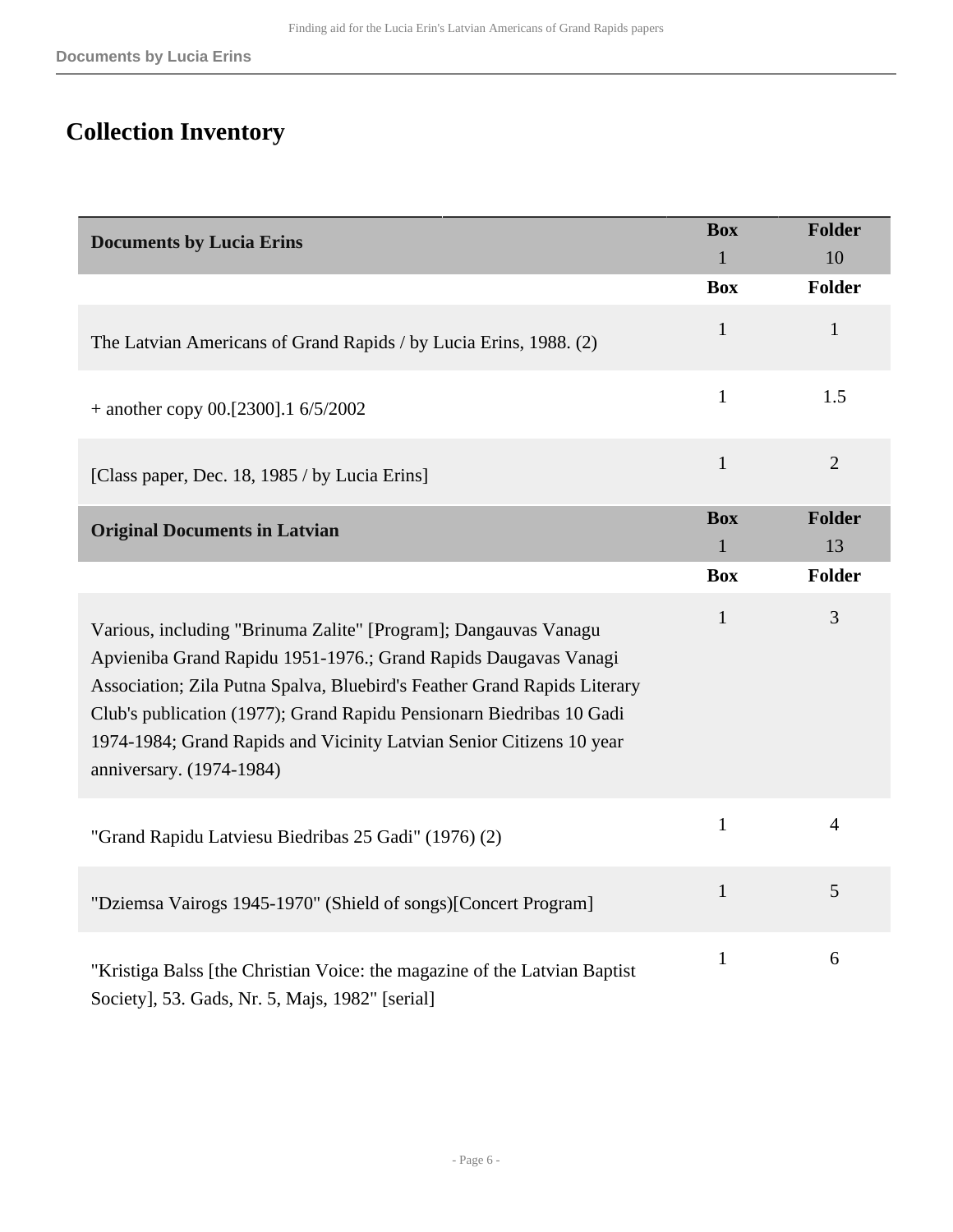<span id="page-6-1"></span><span id="page-6-0"></span>

| "Grand Rapidu latviensu evangeliskas luteranu drandzes juancelta<br>dievnama" Grand Rapids Latvian Evangelical Lutheran Church dedication<br>(1986) | $\mathbf{1}$                 | $\overline{7}$     |
|-----------------------------------------------------------------------------------------------------------------------------------------------------|------------------------------|--------------------|
| "Atatari" (Reflections) Latvian Youth organization magazine. (1955)<br>[ $no.13$ ]                                                                  | $\mathbf{1}$                 | 8                  |
| "Atstari" (Reflections) Latvian Youth organization magazine. (1960)<br>[ $no.34$ ]                                                                  | $\mathbf{1}$                 | 9                  |
| "Sirojums" (Hiking) Boy and girl scout magizine. (1972)                                                                                             | $\mathbf{1}$                 | 10                 |
| <b>Remembrances</b>                                                                                                                                 | <b>Box</b><br>$\overline{2}$ | <b>Folder</b><br>3 |
|                                                                                                                                                     | <b>Box</b>                   | <b>Folder</b>      |
| [Remembrance. Letterhead: Robert J. McCandliss, M.D., 1891. St. John<br>Road Seal Beach, California 90740] Original                                 | $\mathbf{1}$                 | 11                 |
| [Remembrance. Letterhead: Robert J. McCandliss, M.D. 1891 St. John<br>Road Seal Beach, California 90740] Usage Photocopy                            | 1                            | 12                 |
| 13 [Remembrance, unidentified] 3 typed pages                                                                                                        | $\mathbf{1}$                 | 13                 |
| Correspondence                                                                                                                                      | <b>Box</b><br>$\overline{2}$ | <b>Folder</b><br>7 |
|                                                                                                                                                     | <b>Box</b>                   | <b>Folder</b>      |
| Jan. 29, 1974 Letter to Valenins Mezulis from Vice President Gerald Ford.<br>Photocopy                                                              | 1                            | 14                 |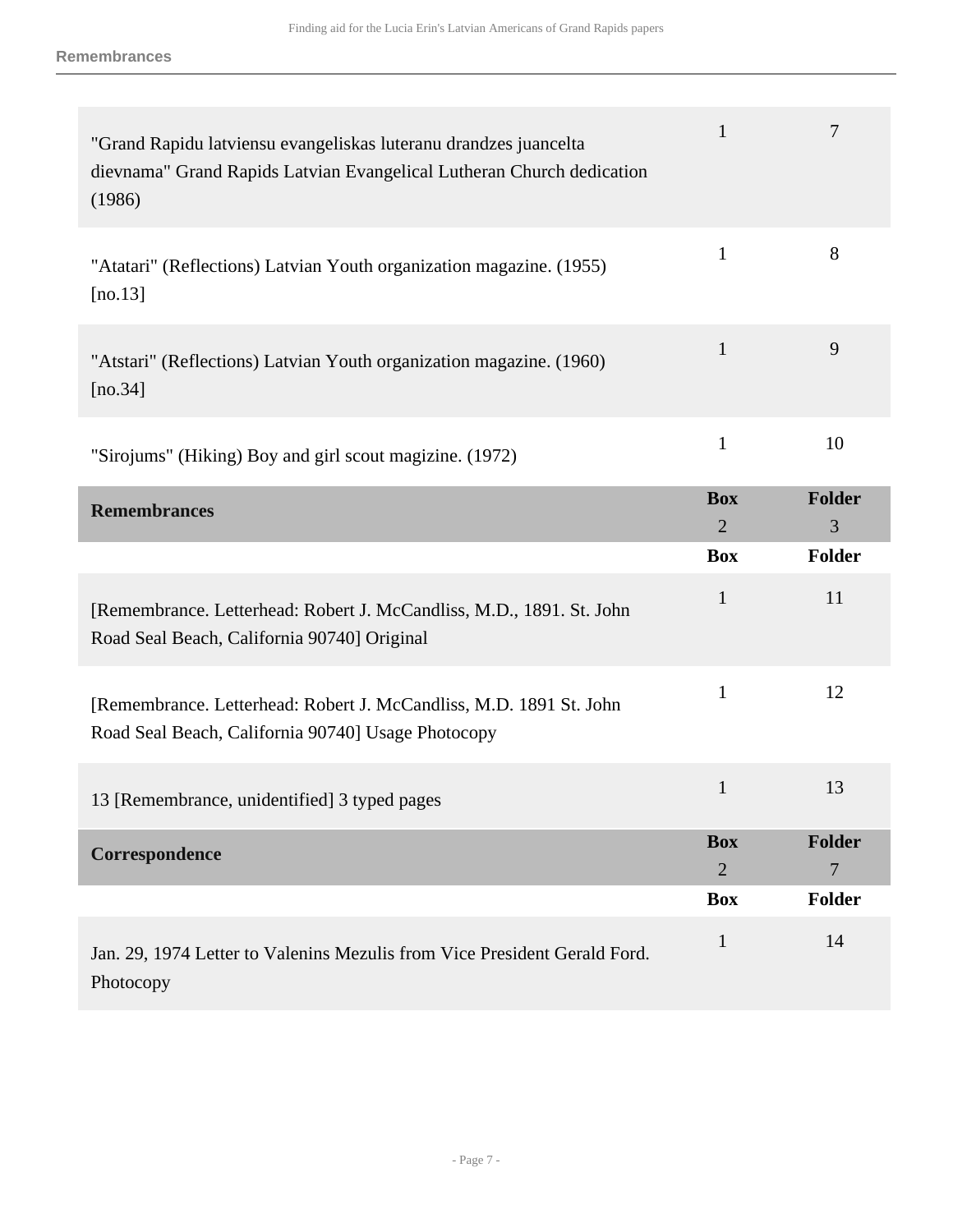<span id="page-7-1"></span><span id="page-7-0"></span>

| W.D. Frankforter (museum director) to Lativan community May 10, 1979.<br>Cover letter and list of volunteers and contributers                                    | $\mathbf{1}$                 | 15                  |
|------------------------------------------------------------------------------------------------------------------------------------------------------------------|------------------------------|---------------------|
| <b>Ephemera</b>                                                                                                                                                  | <b>Box</b><br>$\overline{2}$ | <b>Folder</b><br>10 |
|                                                                                                                                                                  | <b>Box</b>                   | Folder              |
| "Latvian Heritage Exhibition November 18 / February 18 1978-1979<br>Grand Rapids Public Museum" (exhibit brochure)                                               | $\mathbf{1}$                 | 16                  |
| "Fifth District Folks Attend Inaguration" Original and photocopy (2)                                                                                             | $\overline{2}$               | $\mathbf{1}$        |
| <b>Newspaper Clippings, Identified.</b>                                                                                                                          | <b>Box</b>                   | <b>Folder</b>       |
|                                                                                                                                                                  | $\overline{2}$               | 12                  |
|                                                                                                                                                                  | <b>Box</b>                   | Folder              |
| "Latvian DP'd Coming Here" Grand Rapids Press [April 16, 1949]<br>Clipping. Photocopy.                                                                           | $\overline{2}$               | $\overline{2}$      |
| "Citizens of Freedom" Grand Rapids Press [April, 1955] Clipping.<br>Photocopy.                                                                                   | $\overline{2}$               | 3                   |
| "Keep Old Customs Alive: Grand Rapids Latvians Recall Homeland in<br>Marking Independence Day" Grand Rapids Press Sunday, Nov. 17, 1963.<br>Clipping. Photocopy. | $\mathbf{2}$                 | $\overline{4}$      |
| "Just Looking: Latvian bakery is choice discovery" Grand Rapids Press,<br>Sunday, Feb. 21, 1971. Clipping. Photocopy.                                            | $\overline{2}$               | 5                   |
| "GR Doctor Had good Faith: Lativan Refugee Now a Success in<br>U.S." [Grand Rapids Press] Dec. 13, 1955. Clipping. Photocopy.                                    | $\overline{2}$               | 6                   |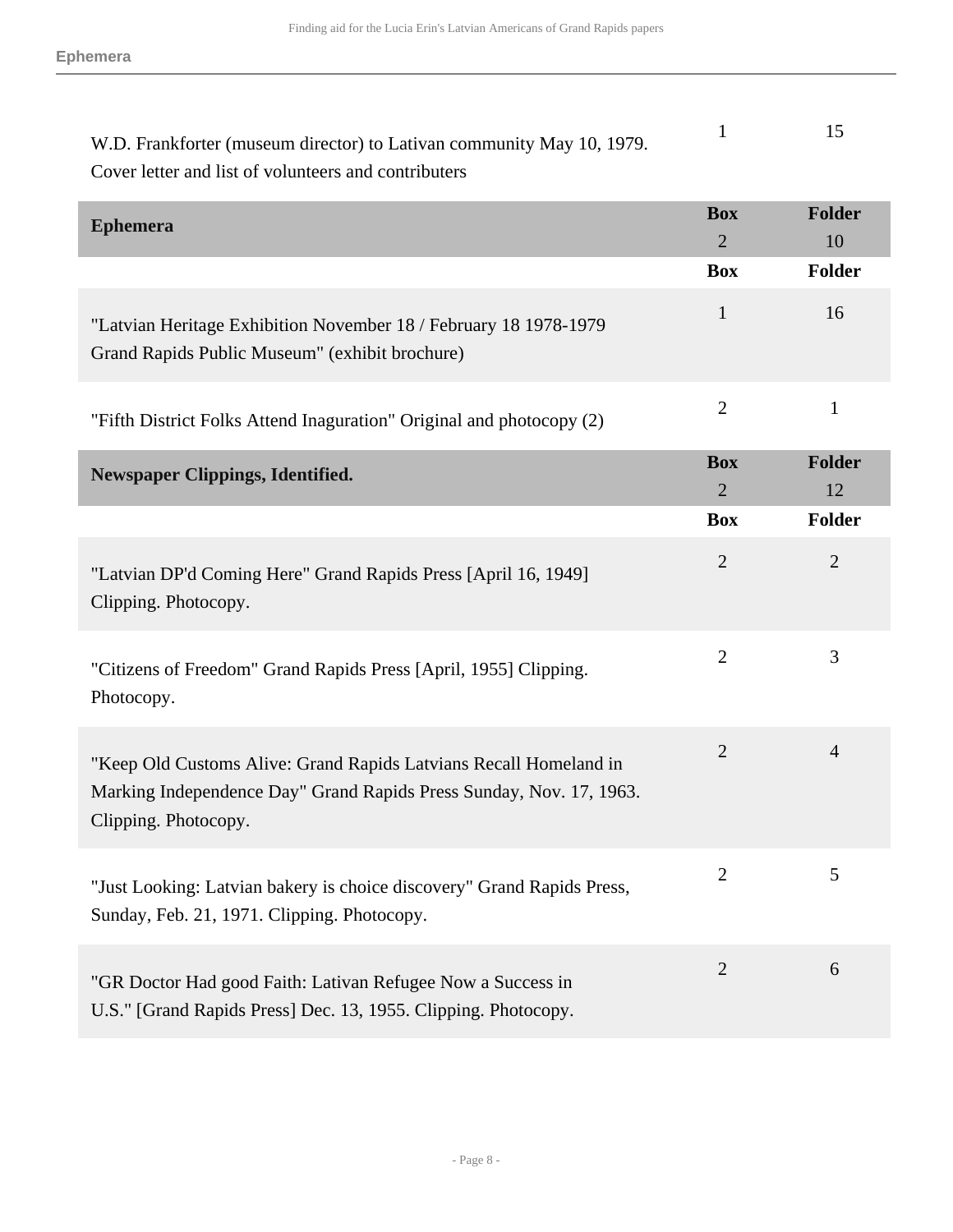| "Are Baltic states special?" [the Plain Dealer] Sept. 4, 1987. Clipping.<br>Photocopy.    | $\overline{2}$ |    |
|-------------------------------------------------------------------------------------------|----------------|----|
| "A bubble or three in the Baltic" The Economist Aug. 29, 1987. Clipping.<br>Photocopy.    | 2              | 8  |
| Latvian News Digest Vol. 11, No. 3, Aug. 1987                                             | $\overline{2}$ | 9  |
| Latvian News Digest Vol. 11, No. 4 Oct. 1987                                              | $\overline{2}$ | 10 |
| "Our Prayers Answered" Grand Rapids Press Jan. 3, 1950 (sa Grand<br>Rapids Sampler p.180) | $\overline{2}$ | 11 |

#### <span id="page-8-0"></span>**Newspaper Clippings, Unidentified.**

|                                                                                                                                     | <b>Box</b>     | <b>Folder</b> |
|-------------------------------------------------------------------------------------------------------------------------------------|----------------|---------------|
| Clippings on cardboard with captions in Latvian [by Lucia Erins] and<br>Photocopies (8)                                             | $\overline{2}$ | 12            |
| "Latviesu koklesun tautas dejas svinibas galvas pilseta" Clipping.<br>Photocopy                                                     | $\overline{2}$ | 13            |
| "Turns Carpenter to Aid DP's: VanLeeuwen Remodels Garage for<br>Latvians" [Grand Rapids Herald] Clipping. Photocopy.                | $\overline{2}$ | 14            |
| "Latvian Family Given Cozy Home in Remodeled Garage: 'For This<br>Moment Have We Prayed" [Grand Rapids Herald] Clipping. Photocopy. | 2              | 15            |